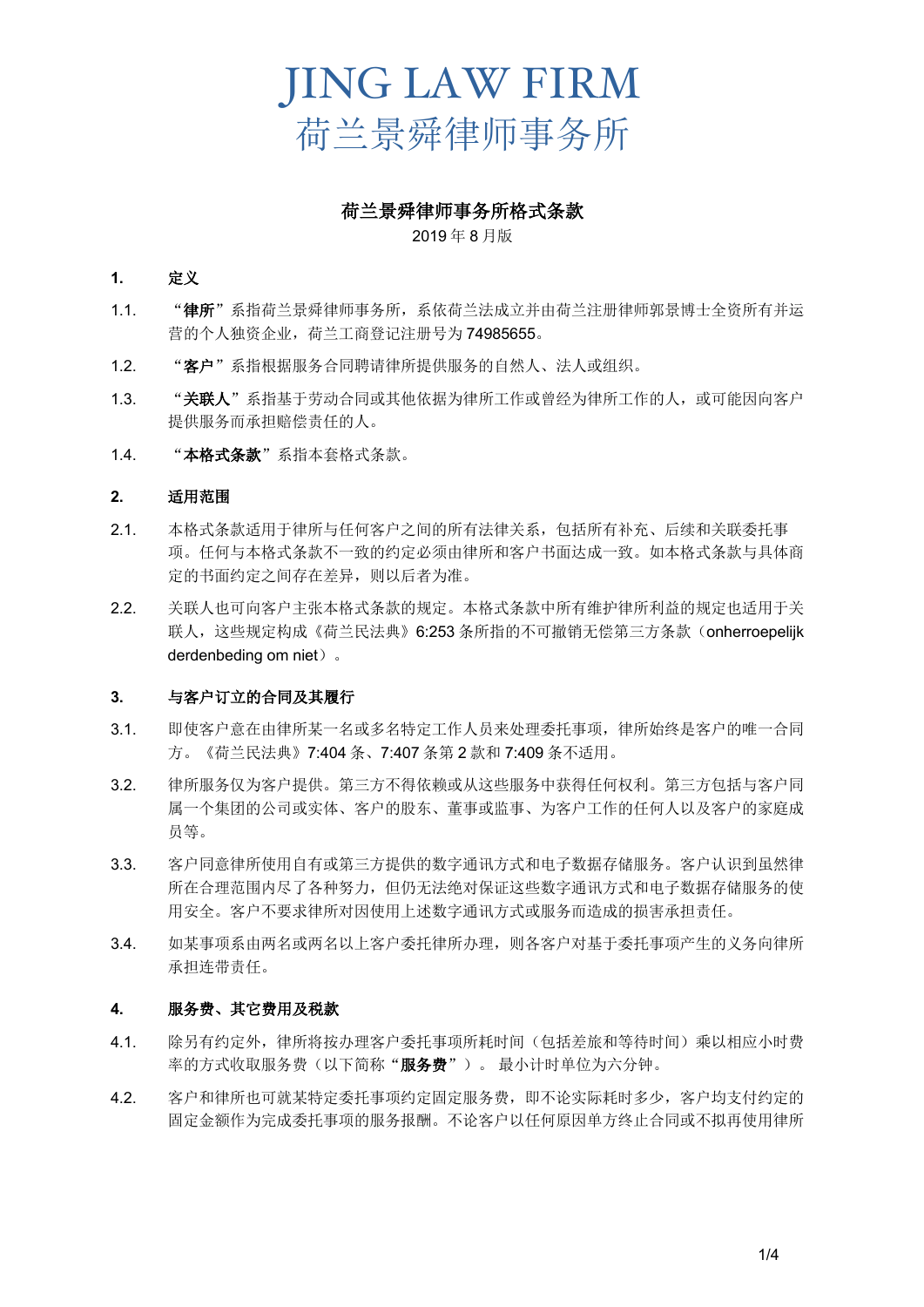服务,约定的固定服务费仍需全额支付,客户预付的金额不予退还。上述规定在律所根据下文 第 8.1 条第二句终止服务合同时同样适用。如律所根据下文第 8.1 条第一句终止服务合同, 则 适用下文第 8.2 条的规定。在这种情况下,服务费将按上述第 4.1 条计算,并以约定的固定服 务费作为绝对上限。

- 4.3. 除服务费外,以下款项也将由客户支付:
	- a. 因办理客户委托事项而由律所向第三方垫付的各种费用,如挂号信邮费、快递费、法院案 件受理费和翻译费等;
	- b. 办公设施费,按服务费的 5%收取(包括复印、打印和电话费等一般办公费用);
	- c. 因办理客户委托事项而产生的差旅费;及
	- d. 增值税(只有根据相关税法规定必须收取时才适用)。
- 4.4. 律所可在开始办理业务前或办理业务过程中要求客户交纳预付款。除本格式条款另有规定外, 客户交纳的预付款将从相应委托事项的最终应付金额中扣除。如客户不按时交纳预付款,律所 可暂停或终止其服务,且不对由此产生的任何后果承担责任。
- 4.5. 律所可能不时调整小时费率和差旅费补偿标准。如上调额度超过 10%或在与客户达成合同关系 后三个月内上调,则律所应在费率上调七天内以书面形式告知客户,客户有权书面通知律所终 止(opzeggen)合同。客户或客户代表人在收到或应被视为收到费率上调通知后十天内未终止 合同的,上述合同终止权失效。

#### **5.** 账单及付款

- 5.1. 除另有约定外,律所将按月寄送账单。客户应在账单出具日后十五天内(以下简称"付款期 限")全额支付,不得抵消或中止支付。如付款期限内未全额付款,客户将立即处于违约状 态。自违约时起,律所可暂停或终止服务,且不对由此产生的任何后果承担责任。
- 5.2. 自客户违约时起,律所有权收取 20 欧元的滞纳手续费,并可就未付额度收取最低金额为 20 欧 元的法定利息(如客户是消费者)或法定商业利息(如客户是商事主体)。客户还应向律所偿 付因追讨未付金额而产生的所有费用(不论是法院诉讼、庭外追讨还是仲裁相关费用),上述 费用至少为未付金额的 15%。如客户在法院诉讼或仲裁中完全或大体败诉,则应全额偿付诉讼 和仲裁相关费用,而不仅限于法院或仲裁机构判定的诉讼或仲裁费用。
- 5.3. 客户可在付款期限内就账单向律所提出书面异议,提出异议时须同时提供合理依据。付款期限 届满之刻起,对律所账单提出异议的权利归于消灭,账单的准确及有效性不可再通过法院诉讼 或其它方式推翻。

#### **6.** 责任

6.1. 根据有关规定,律所购买了符合相关法律要求的律师执业责任保险(以下简称"律师责任 险")。如为客户提供服务导致任何责任,则仅由律所而非任何关联人承担责任。在任何情况 下,律所的责任仅限于保险公司基于律师责任险就该事项实际赔付的金额并加上律所基于上述 保险就该事项应承担的自付额(eigen risico)。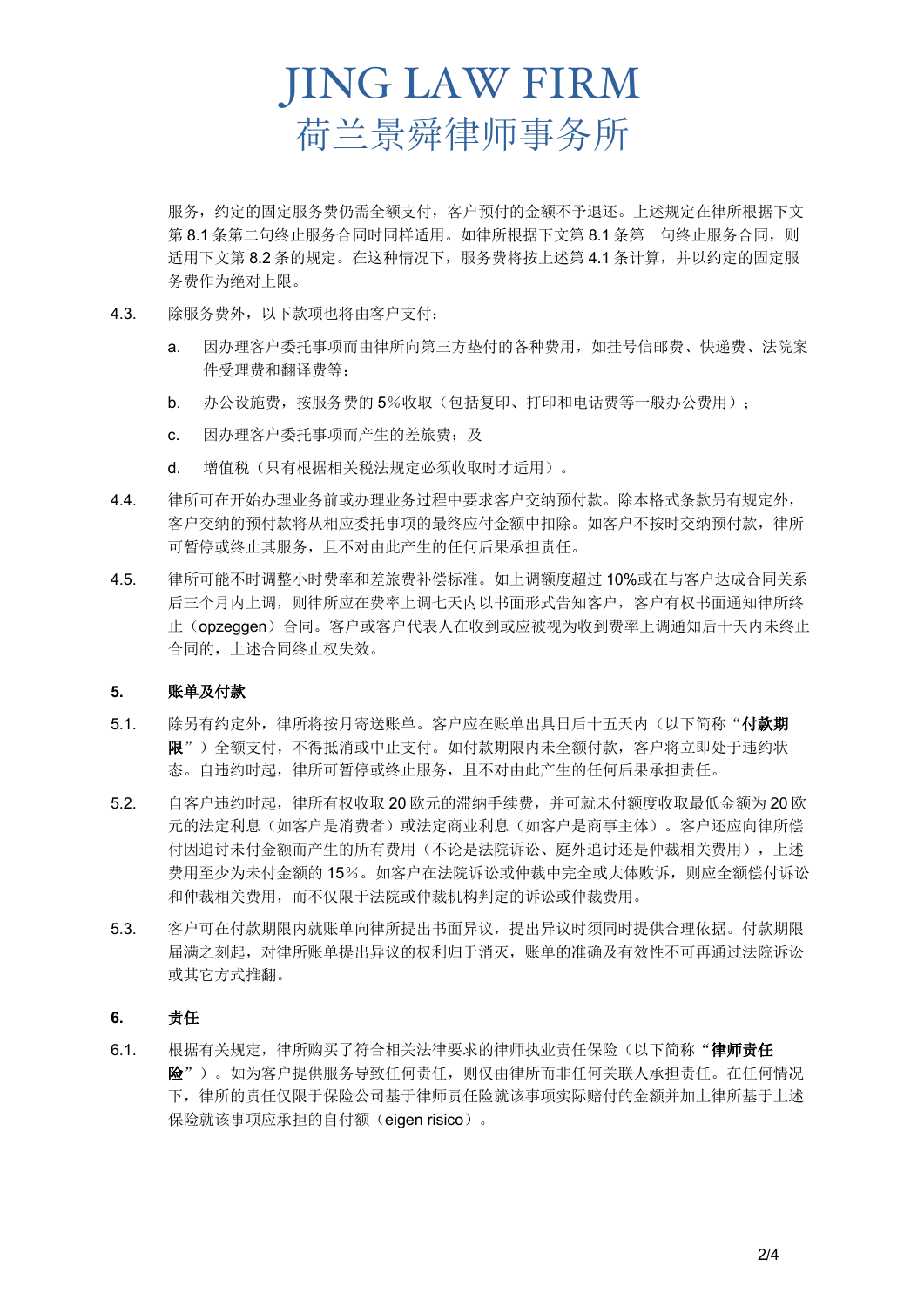- 6.2. 在不影响《荷兰民法典》6:89 条的前提下,客户索赔或寻求任何其他法律救济的权利行使期限 为客户知悉或应当合理知悉其所受损害及律所对损害应付责任之日起一年,但最长不超过致损 原因发生后三年。
- 6.3. 第三方就律所履行客户委托事项而向律所提出索赔的后果由客户向律所偿付,但偿付额度仅为 超出保险公司基于律师责任险就该事项赔付的金额(如有)以及律所基于上述保险就该事项应 承担的自付额(eigen risico)之外的金额。上述偿付金额还包括相关费用和开支。"第三方" 一词与上文第 3.2 条中所述含义相同。

#### **7.** 聘用第三方

- 7.1. 为办理客户委托的事项,律所可聘用翻译、快递公司或某些领域的专家等第三方。客户同意律 所可以自身名义或作为授权代表以客户名义聘用此类第三方。
- 7.2. 客户同意律所与按上述 7.1 条聘用的第三方之间商定的条件(包括责任限制条款)对客户有约 束力。律所对第三方造成的损害不承担责任。

#### **8.** 终止合同

- 8.1. 客户或律所均可终止(opzeggen)服务合同,但必须提前十四天书面通知对方。如客户未在付 款期限内支付账单中标明的应付款项,或未按预付款账单规定的期限交纳预付款,则律所可通 过书面通知方式立即终止(opzeqgen)服务合同,且不对由此产生的任何后果承担责任。
- 8.2. 如果服务合同终止,客户应就律所至合同结束时为止履行的工作以及律所为将委托事项转交给 客户或第三方而需进行的后续工作按上述第 4 和第 5 条的规定向律所支付报酬和费用。

#### **9.** 法律适用、投诉及争议解决

- 9.1. 客户与律所之间的一切法律关系(不论是否为合同性质)均只适用荷兰法律。
- 9.2. 律所的客户投诉处理规定适用于律所为客户提供的所有服务,该投诉处理规定公布于律所网 站。
- 9.3. 除荷兰律师执业争议解决委员会(Geschillencommissie Advocatuur)根据律所投诉处理规定 有管辖权外,其它所有由客户与律所之间的服务合同而导致的争议均仅由阿姆斯特丹地方法院 (Rechtbank Amsterdam)进行初审。但如果客户的住所(woonplaats)或活动中心在荷兰境 外,律所可选择将上句所述争议按荷兰仲裁院(Netherlands Arbitration Institute,简称 NAI) 仲裁规则或其后继机构适用的仲裁规则提交荷兰仲裁院或其后继机构进行仲裁。仲裁庭由一名 仲裁员组成。仲裁地点为阿姆斯特丹。仲裁语言为英语。

#### **10.** 其它规定

10.1. 根据《荷兰反洗钱及防止恐怖主义融资法》等法律法规的相关规定,律所有核实客户身份(某 些情况下还须核实客户最终受益所有人身份)、并在不通知客户的情况下向有关政府机构报告 异常交易或跨境税务构架的法定义务。客户同意律所履行上述义务,且不要求律所或任何关联 人对因遵守上述法律规定而产生的后果承担责任。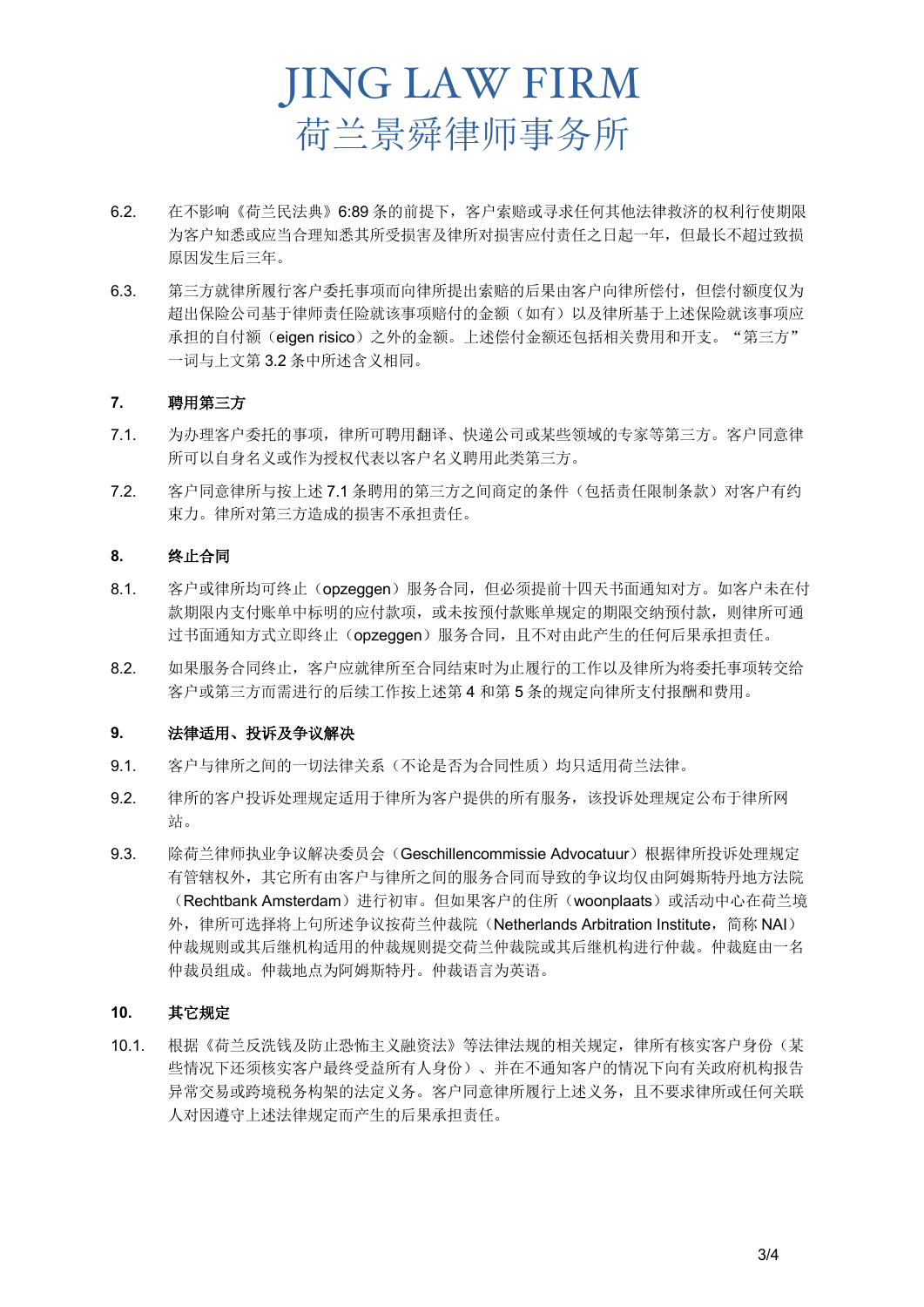- 10.2. 为提供最佳服务并履行相关法定义务,律所需处理客户及客户工作人员的个人数据。有关详情 载于律所网站上公布的隐私声明。
- 10.3. 客户委托事项终结后(无论终结原因如何),律所将通过挂号邮件将所有重要文件的原件(如 判决和公证书等)退还至客户最后告知的地址,相关费用由客户承担。因此律所档案中将不保 存任何重要文件的原件。此类文件的保存由客户负责。客户委托事项终结后七年内,律所将保 存相关电子文档,并在必要范围内保留纸质文档。如法律规定更长保存期限,则档案保存期将 为法定保存期。上述保存期限届满后,律所可在不通知客户的情况下销毁此类文件。为履行在 承接新业务前进行利益冲突调查的法定义务,对于客户及客户相对方姓名及出生日期等基本信 息,律所将在案件结束后保存二十年。
- 10.4. 电子邮件视为书面形式。
- 10.5. 律所没有托管银行账户(derdengeldenrekening),因此不得为客户或其他方托管任何资金。
- 10.6. 《荷兰民法典》6:230a 至 6:230e 条、《荷兰律师执业条例》(Verordening op de advocatuur) 第 4.7 条及《荷兰律师执业细则》(Regeling op de advocatuur) 第 35a 条规定应披露 的信息已在律所网站上公布。
- 10.7. 本格式条款以英文撰写,可由律所翻译成其他语言以供参考。如不同语言版本之间存在差异, 则以英文版本为准。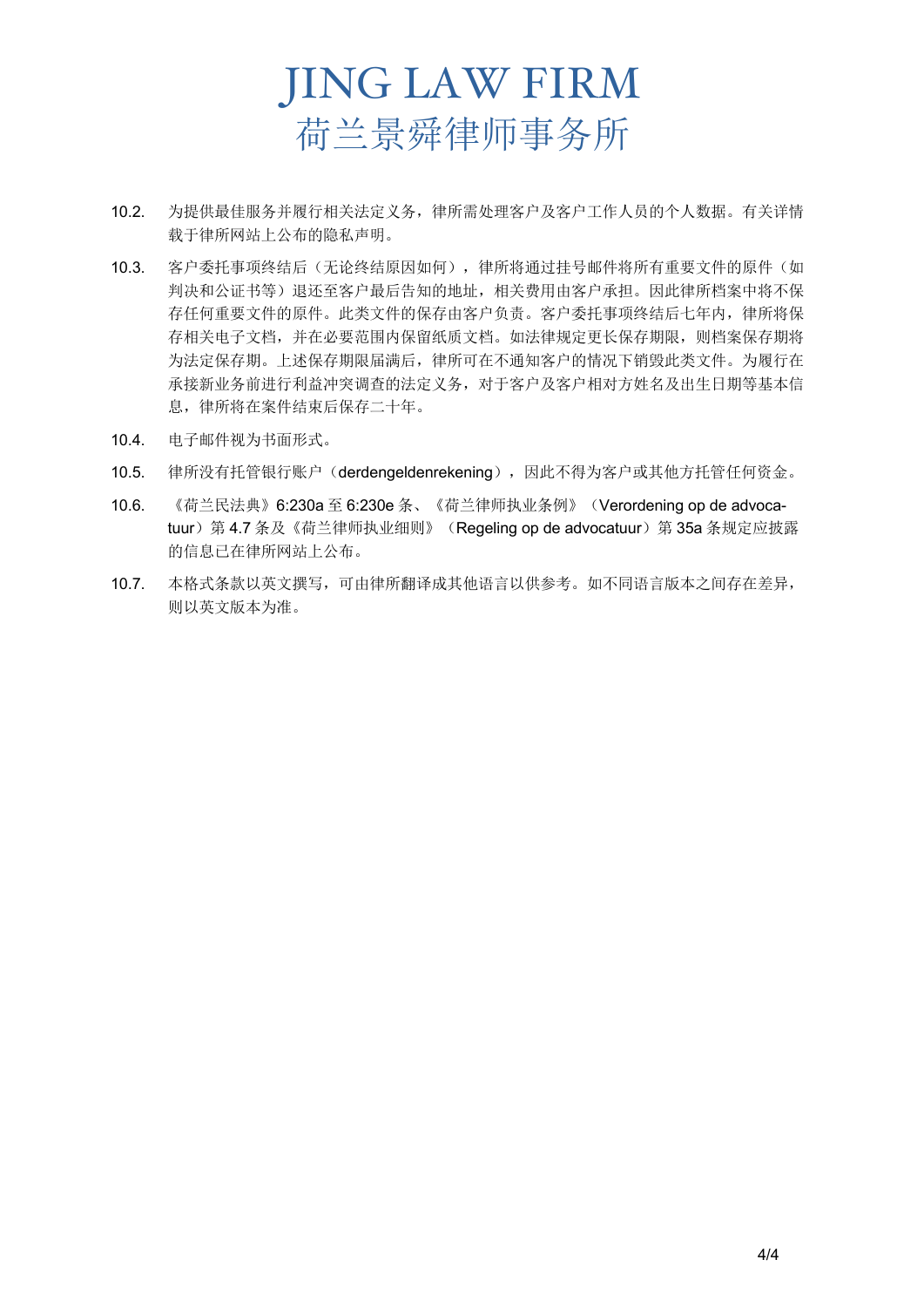

# **Jing Law Firm General Terms and Conditions**

Version of August 2019

#### **1. Definitions**

- 1.1. "**The Firm**" means Jing Law Firm, registered with the Dutch Chamber of Commerce under number 74985655 in the form of a sole proprietorship under Dutch law (*eenmanszaak*). The Firm is owned and operated by Dr Jing Guo, attorney of law (*advocaat*) admitted to the Dutch Bar Association (*Nederlandse Orde van Advocaten*).
- 1.2. "**Client**" means the natural person, legal entity or organisation that engages the Firm pursuant to an agreement for services.
- 1.3. "**Affiliated Person**" means any person working for or having previously worked for the Firm, whether pursuant to an employment agreement or on any other basis as well as any person that may be held liable due to provision of services to the Client.
- 1.4. "**The Conditions**" means this set of general terms and conditions.

# **2. Scope of application**

- 2.1. The Conditions apply to all legal relationships between the Firm and any Client, including *inter alia* all supplemental, follow-up and related assignments. Any deviation from the Conditions must be agreed upon between the Firm and the Client in writing. In case of discrepancies between the Conditions on the one hand and specifically agreed arrangements in writing on the other hand, the latter shall prevail.
- 2.2. Affiliated Persons may also rely on the Conditions vis-à-vis the Client. All that is stipulated in the Conditions for the benefit of the Firm also applies to the Affiliated Persons as an irrevocable and gratuitously made third-party clause within the meaning of article 6:253 of the Dutch Civil Code (*onherroepelijk derdenbeding om niet*).

#### **3. Contract with the Client and the performance thereof**

- 3.1. The Firm shall be the sole contracting party of the Client, even if the Client's intention is for instructions to be performed by one or more specific persons working at the Firm. Article 7:404, article 7:407 paragraph 2 and article 7:409 of the Dutch Civil Code are not applicable.
- 3.2. Services rendered by the Firm are solely for the benefit of the Client. Third parties may not rely on or derive any rights from such services. A third party includes *inter alia* every group company or entity, shareholder as well as managing or supervisory director of the Client, any person working for the Client and any family member of the Client.
- 3.3. The Client agrees that the Firm may use digital means of communication and electronic data storage services, whether or not offered by third parties. The Client is aware that despite all the reasonable efforts made by the Firm, no absolute guarantee can be provided regarding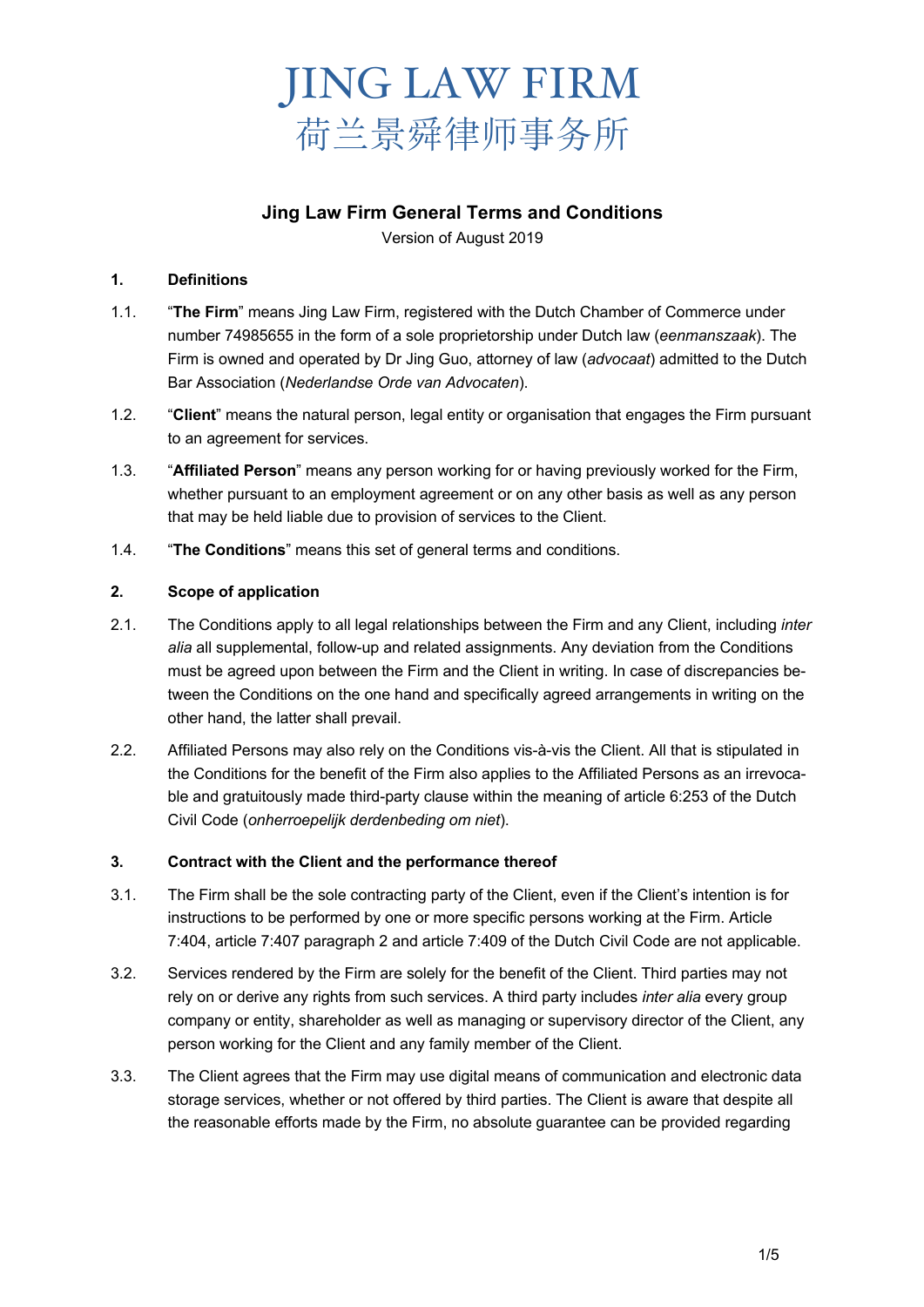the security of using such digital means of communication and electronic data storage services. The Client shall not hold the Firm liable for damage ensuing from the use of the aforementioned digital means or services.

3.4. If an assignment is provided by more than one Client, all Clients bear joint and several liability for the obligations arising from the assignment.

## **4. Fees, other charges and tax**

- 4.1. Unless otherwise agreed, the Firm charges service fees on the basis of time spent (including travel and waiting time), multiplied by the applicable hourly rates (the "**Service Fees**"). The smallest unit of time registration is six minutes.
- 4.2. The Client and the Firm may also agree a fixed fee for a specific assignment, being a fixed amount as consideration for the performance of the whole assignment, irrespective of the actual time spent. Such fixed fee will be payable in full and no refund will be made in case any amount has been paid in advance, if the Client for whatever reason terminates the service agreement unilaterally or no longer wishes to receive further assistance. The same applies if the Firm terminates the service agreement in accordance with the second sentence of clause 8.1 below. Clause 8.2 below will apply if the Firm terminates the service agreement in accordance with the first sentence of clause 8.1 below, it being understood that the Service Fees will then be calculated in accordance with clause 4.1 above with the agreed fixed fee as an absolute cap.
- 4.3. In addition to the Service Fees, the following will also be charged to the Client:
	- a. all third-party costs charged to the Firm in connection with the provision of services entrusted by the Client such as registered mail costs, courier costs, court registration fees and translation fees etc.;
	- b. general office costs, being a lump sum amounting to 5% of the Service Fees (covering general office costs such as copy, printing and telephone costs etc.);
	- c. travel and accommodation expenses in connection with the provision of services entrusted by the Client; and
	- d. value added tax (if applicable).
- 4.4. The Firm may at all times request an immediately payable advance payment. Advance payments will be deducted from the final invoice amount in the corresponding matter entrusted by the Client, unless otherwise stipulated in these Conditions. If the Client does not pay an advance payment on time, the Firm may suspend or end its services and will not be liable for any consequences resulting therefrom.
- 4.5. The Firm may amend its hourly rates and travel/accommodation expenses compensation rates from time to time. In case of an increase exceeding 10% or an increase within three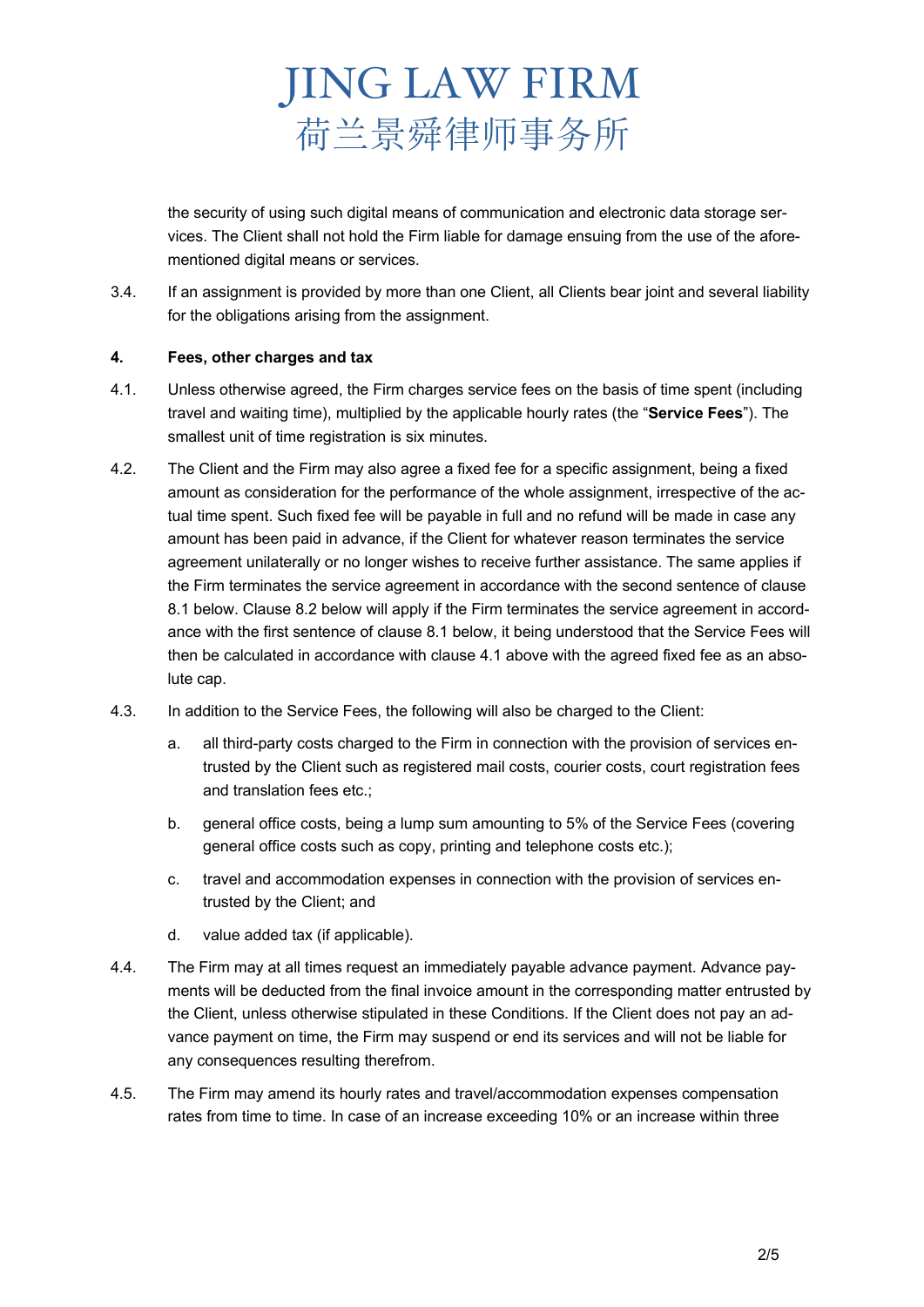months after commencement of the contractual relation with the Client, the Firm shall inform the Client in writing within seven days after the increase, in which case the Client will be entitled to terminate (*opzeggen*) the agreement with the Firm by written notice. The Client's right to terminate the agreement lapses after ten days from the moment the Client or the Client's representative(s) receive(s) or should be deemed to have received the notification.

## **5. Invoice and payment**

- 5.1. Unless agreed otherwise, the Firm shall send invoices on a monthly basis. The Client shall pay the invoice in full without set-off or suspension within fifteen days after the invoice date (the "**Payment Term**"). In case of no full payment within the Payment Term, the Client shall be automatically in default. As from the moment of default, the Firm may suspend or end the services and will not be liable for any consequences resulting therefrom.
- 5.2. From the moment the Client is in default, the Firm will be entitled to charge EUR 20 delayed payment collection administration fees as well as statutory interest (if the Client is a consumer) or statutory commercial interest (if the Client is a commercial party) over the outstanding amounts with a minimum of EUR 20. The Client shall also reimburse the Firm all costs (whether judicial, extra judicial or arbitration related costs) in relation to the collection of outstanding invoice amounts, with a minimum of 15% of the outstanding invoice amounts. Judicial and arbitration related costs shall be reimbursed by the Client in full instead of being limited to the litigation or arbitration costs awarded by the court or the arbitration institute, if the Client completely or largely loses the lawsuit or the arbitration proceedings.
- 5.3. The Client may notify the Firm in writing of any objections to an invoice within the Payment Term by providing reasonable details to support the objections. Upon expiration of the Payment Term, the right to raise objections to an invoice shall be extinguished, in which case the accuracy and validity of the invoice can no longer be challenged in or out of court.

#### **6. Liability**

- 6.1. In accordance with the relevant regulations, the Firm has taken out professional indemnity insurance that meets the applicable legal requirements (the "**Insurance**"). If provision of services to the Client gives rise to any liability, only the Firm and not any Affiliated Person can be held liable. The liability of the Firm shall in all events be limited to the amount that is paid out for the relevant claim under the Insurance, plus the amount of the Firm's deductible (*eigen risico*) thereunder.
- 6.2. Without prejudice to article 6:89 of the Dutch Civil Code, the Client's right to claim damages or to seek any other legal remedies will expire one year after the date on which the Client becomes or should have reasonably become aware of the damage and the Firm's liability for such damage, and will in any event lapse after three years from the occurrence of the cause of the damage.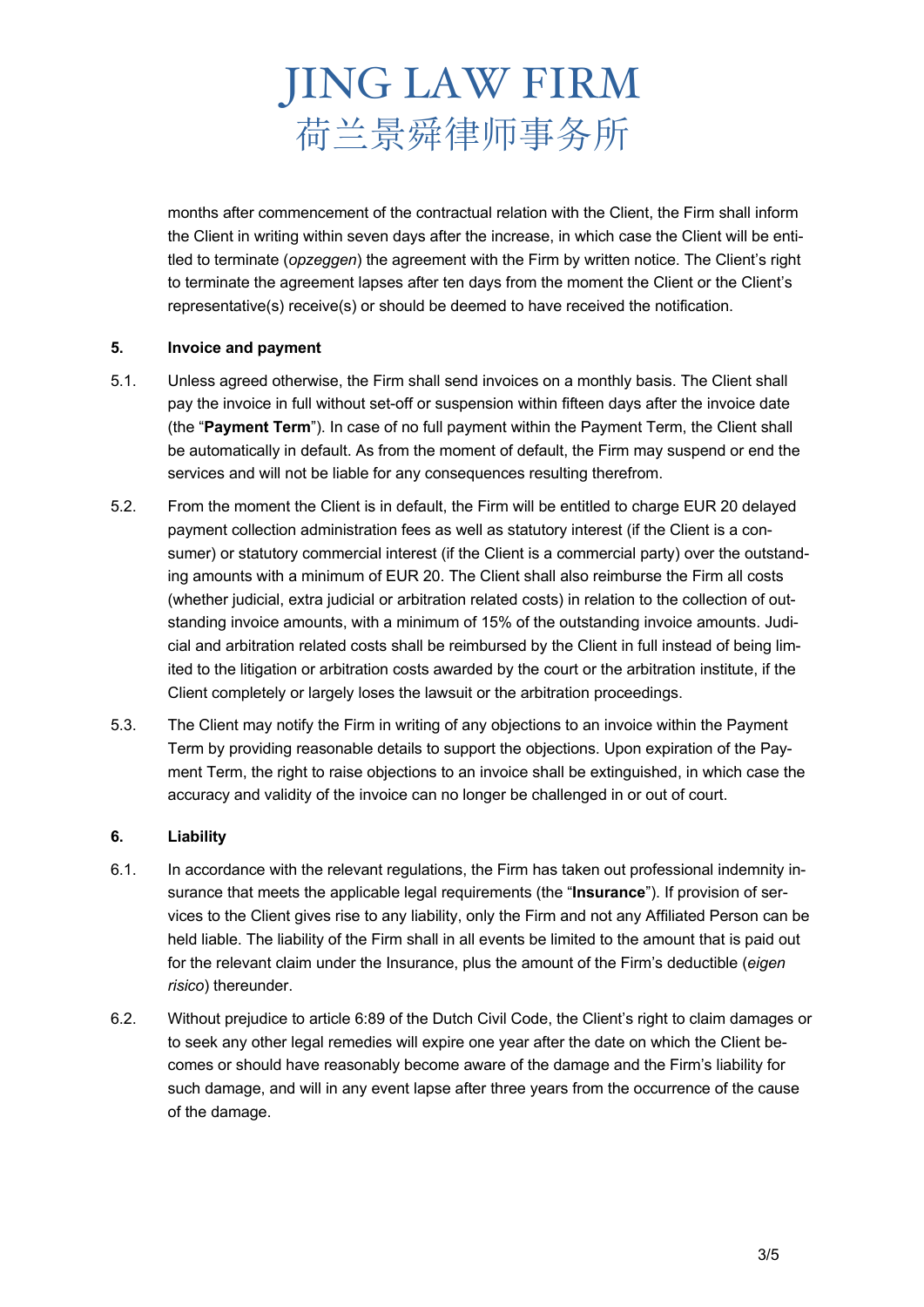6.3. The Client indemnifies the Firm and Affiliated Persons for the consequences of claims by third parties in connection with the performance of the Client's assignments, to the extent such claim exceeds - if any - the amount that is paid out under the Insurance plus the amount of the Firm's deductible (*eigen risico*) thereunder. The indemnity also covers related costs and expenses. The term "third party" has the same meaning as mentioned in clause 3.2 above.

# **7. Engaging third parties**

- 7.1. For performing the assignment(s) entrusted by the Client, the Firm may engage third parties such as translators, couriers or experts in certain areas etc. The Client agrees that the Firm may engage such third parties in its own name or, as an authorised representative, in the Client's name.
- 7.2. The Client agrees to be bound by the conditions (including liability limitation clauses) agreed between the Firm and third parties engaged in accordance with clause 7.1 above. The Firm is not liable for any damage caused by any third party.

## **8. Termination**

- 8.1. Either the Client or the Firm may terminate (*opzeggen*) the service agreement by giving fourteen days' prior written notice. However, if the Client does not pay an invoice within the Payment Term or a prepayment invoice within the term specified therein, the Firm may terminate (*opzeggen*) the service agreement by giving immediate written notice without being liable for any consequences resulting therefrom.
- 8.2. If the service agreement is terminated, the Client shall pay for the work performed by the Firm up to the end of the agreement and for any subsequent work that the Firm may need to perform in order to transfer the matter to the Client or a third party, all in accordance with clauses 4 and 5 above.

## **9. Governing law, complaints and dispute resolution**

- 9.1. All legal relationships (whether contractual or otherwise) between the Client and the Firm are exclusively governed by Dutch law.
- 9.2. The Firm's complaints procedure, which is published on the Firm's website, applies to all services performed by the Firm for any Client.
- 9.3. All disputes arising in connection with the service agreement between the Client and the Firm will in the first instance be exclusively submitted to the District Court of Amsterdam (*Rechtbank Amsterdam*), unless the Dispute Committee for the Legal Profession (*Geschillencommissie Advocatuur*) is competent according to the Firm's complaints procedure. However, if the Client's domicile (*woonplaats*) or centre of activities is outside the Netherlands, the Firm may opt to submit the dispute as mentioned in the previous sentence to the Netherlands Arbitration Institute (NAI) or its successor in accordance with the Arbitration Rules of the NAI or